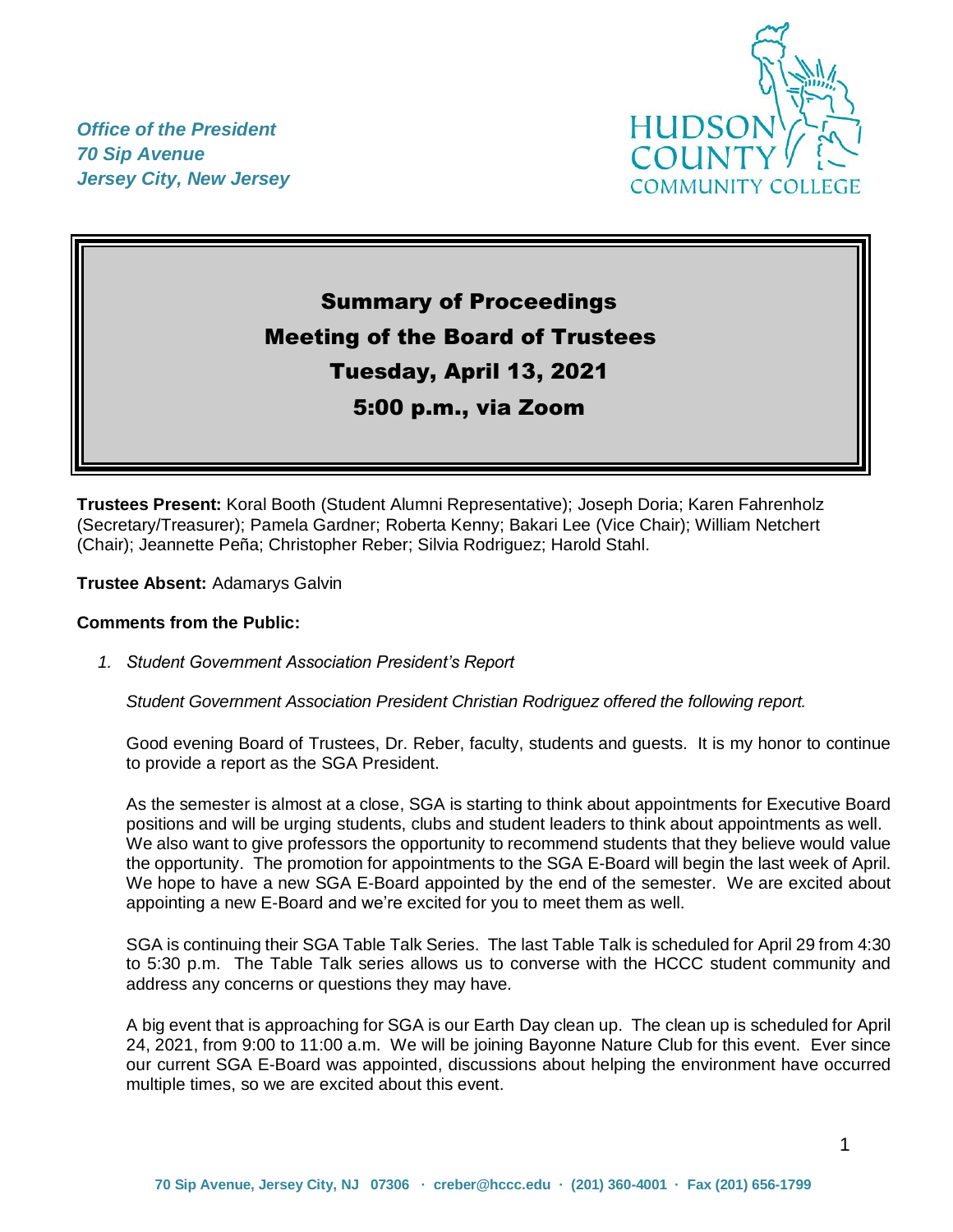We are not the only SGA involved in the clean-up in New Jersey for Earth Day 2021, since most of New Jersey's SGAs have been meeting the last month or so. We plan on making this a collaboration. All New Jersey SGAs will be cleaning up their respective environment on Earth Day 2021, or the weekend closest to Earth Day. We are excited about this and future collaborations. Last, but not least, SGA is still working on initiatives that I have discussed throughout the Semester. However, I do not have any major updates at the moment. Thank you for your time. I will be happy to answer any questions or accept any ideas that you may have.

#### *2. All College Council President's Report*

#### *All College Council President Lauren Drew offered the following report.*

Over the past several months, the Technology Committee has been working in collaboration with Student Affairs to develop a streamlined process for getting the right technology into the hands of students that need it. They are now finalizing their recommendations for a process that will involve the identification of "technology tiers" that are associated with each course, so that when a student registers, it is immediately apparent if they have any specialized software or hardware requirements.

The Student Affairs Committee is also finalizing its recommendations for an updated Children on Campus policy, which aims to be more welcoming and inclusive of student parents.

As I have previously reported, the Space and Facilities Committee has been working to make classroom furniture more comfortable and accessible. They have now made samples of new furniture available for any who are interested to test out and provide feedback. They will be making recommendations for a few pilot classrooms with the new furniture soon.

The Academic Affairs Committee has been reviewing statements and procedures related to academic integrity, in order to make sure that definitions are clear for students, and that reporting processes and paths are well-known and uniformly applied across Divisions.

The Development and Planning Committee is continuing to work on fundraising ideas and is considering possibilities for more links on the portal page. They also invited the college's new Alumni Manager, Maria Lita Sarmiento, to their meeting to welcome her to the college, to hear about initiatives that are being planned for alumni, and to offer the support and collaboration of the committee.

The College Life Committee is continuing the Steps to Wellness and vendor discount campaigns. They are also planning a live "cook along" event for the college community and preparing for a professional development day to take place on April 26<sup>th</sup>.

Finally, the terms for me, the Vice Chair, and Secretary will all be ending this semester. We have established an ACC Elections Committee, which is overseeing the nomination and election process. Several committees are also in the process of electing new Chairs and Secretaries, and I look forward to sharing the results with you in May.

That concludes my report. If there are any questions I can answer, please let me know.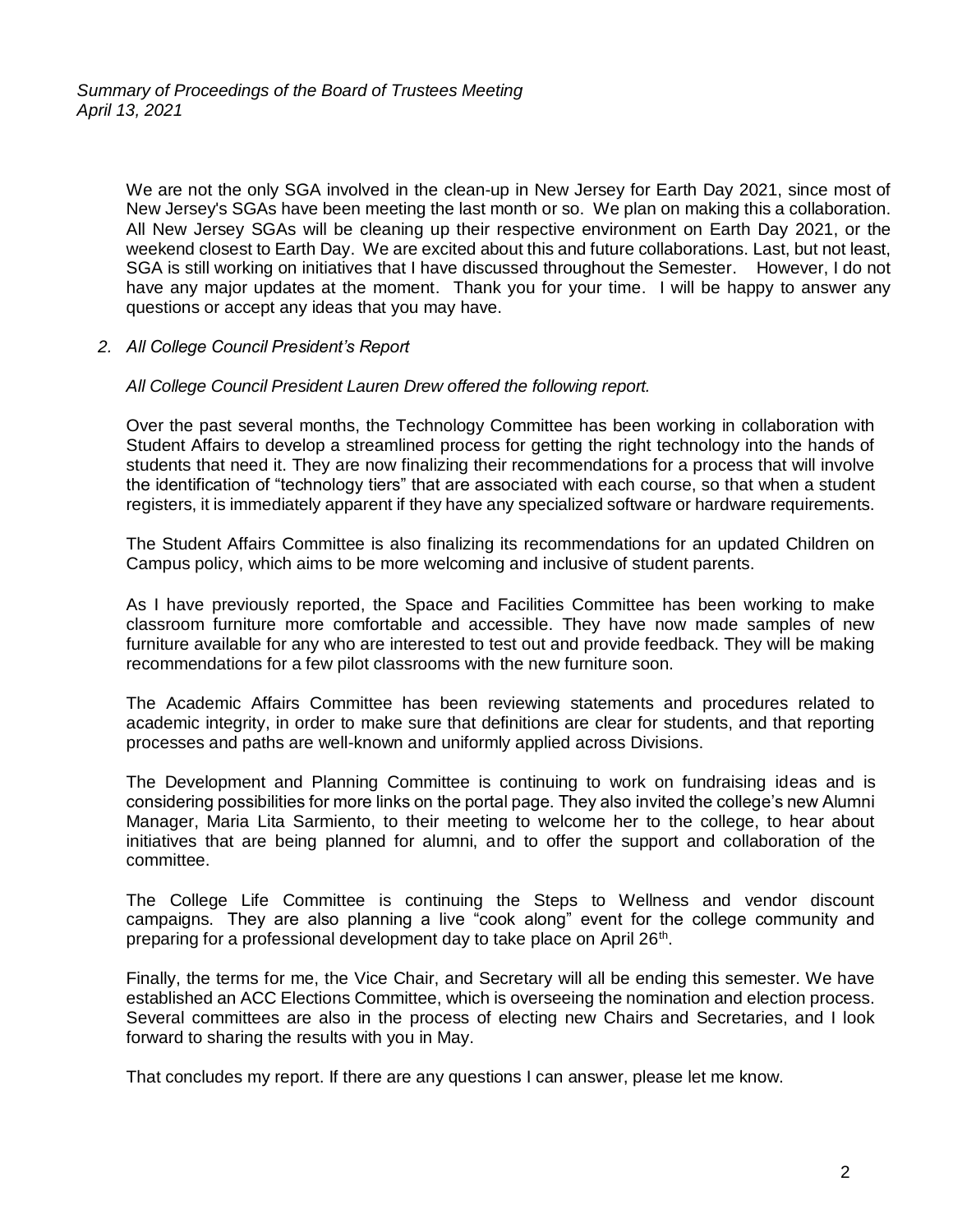*3. President's Report*

*President Reber offered the following remarks.*

Thank you, Mr. Chairman.

Christian and Lauren, thank you for your remarks and your leadership.

Today, we are delighted to welcome back to our Board of Trustees, Dr. Mary Fifield and Dr. Rene Garcia. As you are aware, Mary is our *Achieving the Dream* Leadership Coach, and Rene is our Data Coach. They join us virtually this evening from their homes in Chicago and Miami, respectively.

We are finishing our second full year as a member institution in the *Achieving the Dream* network of high-performing community colleges that are dedicated to the continuous improvement of student success using data and best practices. All of this work is grounded in the principles of equity and inclusion.

Trustees, you have received our recent ATD Coaches' report of observations and suggestions following their second visit with us this year that occurred about three weeks ago.

Mary and Rene have graciously agreed to speak this evening about their perspectives on HCCC's student success initiatives to date. I am pleased to devote my President's Report this evening to their comments. Mary and Rene are also happy to entertain questions following their remarks.

Welcome back, Dr. Fifield and Dr. Garcia!

*Mary Fifield offered the following remarks.*

Thank you so much, Dr. Reber.

I can't tell you what a pleasure it is to be with all of you again. Our last time was in October and we talked about the progress and the successes of Hudson just having been in *Achieving the Dream* for a little over a year. We're now farther along, despite the fact that we've had a lot of disruptions in our country along the way – COVID and the systemic racism that we've all witnessed. Clearly those two events have taken a toll on the nation. And, because our community colleges are so rooted in our communities, clearly they've had an impact on them as well.

# **ICAT Capacities with Growth Opportunity**

I would, just by the way of history, remind you that it was just a little over a year ago that Hudson, when you joined A*chieving the Dream*, and as is the custom, conducted a college-wide assessment called the Institutional Capacity Assessment Tool (ICAT). Members of the College community, hundreds of faculty, staff and students as well, gave their opinions on the capacity of Hudson County Community College in seven different areas: teaching and learning, engagement and communication, strategy and planning, equity, data and technology, policies and practices, and leadership and vision. And I will say to you, that among those seven capacities, and this probably comes as no surprise, leadership and vision received the strongest rating. That clearly is an acknowledgement not only of Dr. Reber, but of his senior administrative team as well.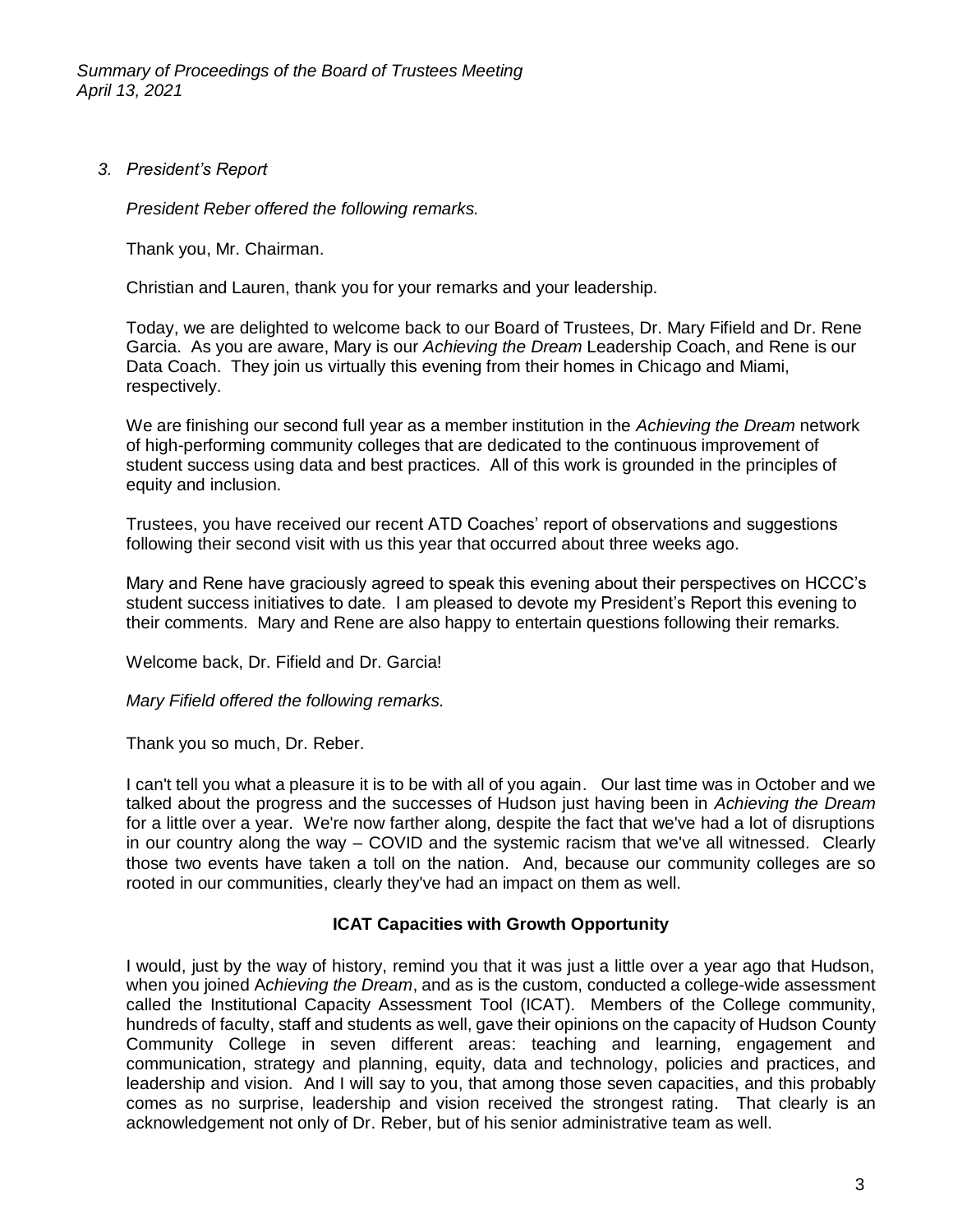By way of review from the ICAT that was filled out by hundreds of people and then followed up by a large scale event consisting of hundreds of people who had the opportunity to exchange views, it became clear that there were two major areas of growth opportunity at Hudson. One pertains to data and technology, and the other to policies and practices. Each of those by themselves don't sound too exciting, but let me explain a little bit more.

*Data and Technology* 

*Achieving the Dream* has a very strong focus on taking action based on a culture of evidence and data, and a very strong emphasis on equity; that is, the extent to which different populations of students perform. And, as a result, the data and technology capacity all became very important, because when Hudson County Community College, as well as other colleges across the country, focus on data and technology, they're focusing on developing new ways to assist students through the use of evidence and through technological advances that can take the form of improvements in enrollment and support services.

*Policies and Practices*

Another major growth opportunity for Hudson is in policies and practices, and that's, again, a very generic category, but it does apply to every single policy and practice that Hudson has hopefully developed to assist students to persist and complete.

# **Action Plan Priorities**

Every college that joins A*chieving the Dream* develops an "Action Plan" and the action plan is based on data.

Certainly, the Action Plan is informed by findings from the ICAT that I just talked about, but also from many other kinds of data. The Action Plan also is important because it helps the College see a much bigger picture. What is it that's really important? In this case for Hudson, the following two priorities were chosen.

- *Increase fall-to-fall persistence for first-time/full-time students.*
- *Create a culture of care that supports all students.*

Buttressing these two priorities were seven teams of faculty, staff and students that worked on actions to help increase persistence and to help students feel a sense of belonging. To create a culture of care, there's been a tremendous amount of research done lately about the advantages and the value of students feeling as if they belong. This sense of belonging is a major factor that helps to increase persistence, completion and graduation. So from our perspective, that is Rene and me, these two priorities were right on target and enabled and allowed Hudson to focus on a number of different things.

We just completed a virtual visit at Hudson. Every time we visit, we focus on work that the seven Action Teams are doing that relate to those first two priorities I just showed. We thought that tonight it would be helpful to focus on four of these, which we spent a little more time on during our virtual visit.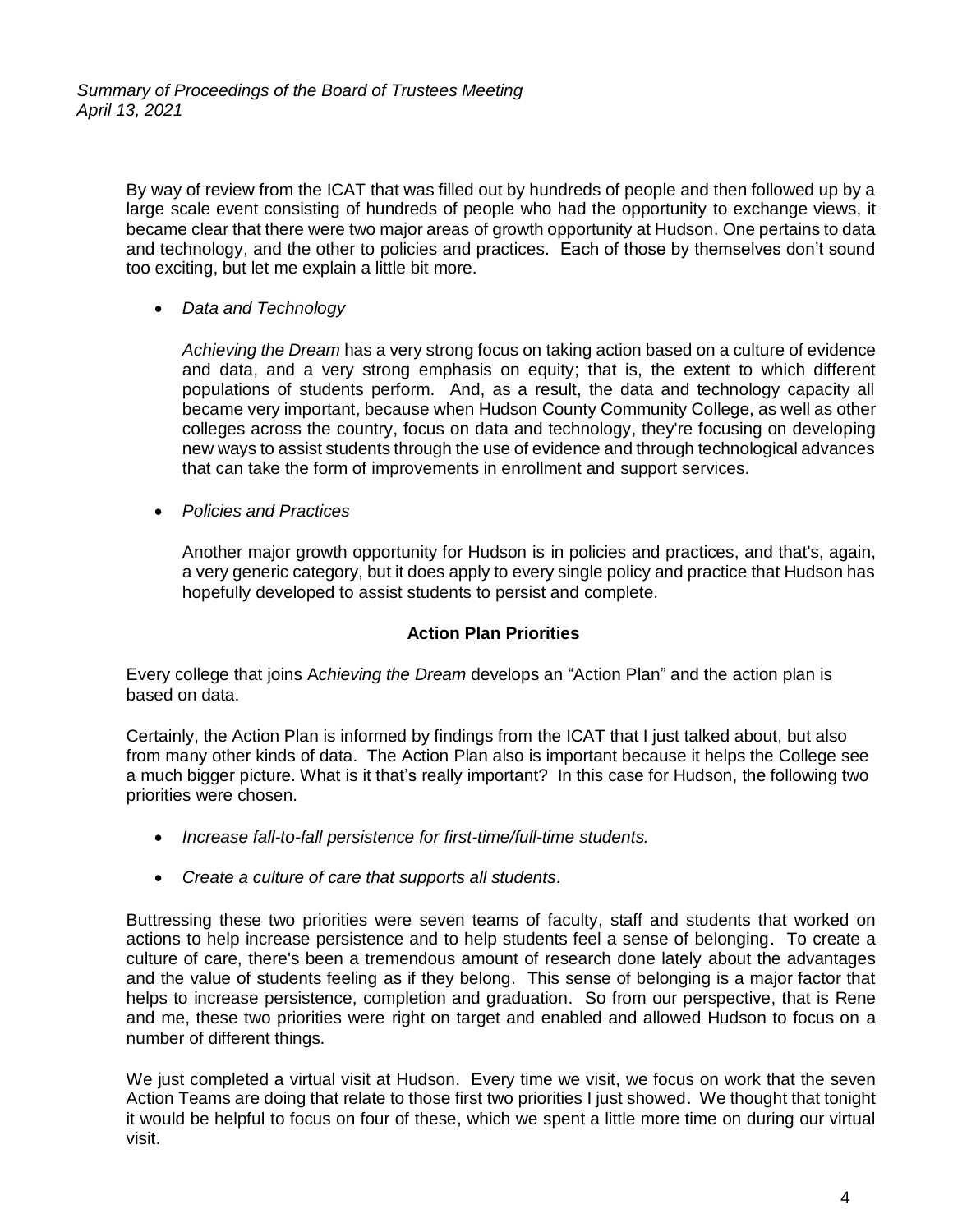*Rene Garcia offered the following remarks.*

# **Selected Highlights**

*Culture of Evidence & Inquiry*

We noted that data was an area for possible growth and at Hudson there is real belief in developing a culture of evidence and inquiry. There is much greater interest in requesting and using data to help make decisions. I think this is at least partly related to the sense of transparency that permeates Hudson, because sometimes when you look at data, it is not always rainbows and sunshine. There may be elements of concern. I think Hudson is to be commended for its ability to take a hard look at data and to marshal the forces necessary to address it.

*ESL Rapid Response Team*

The ESL faculty is working to establish a new model for its program to better serve its students that includes reviewing the mission, and ESL offerings and curricula. It takes great courage to look inward. The ESL faculty is to be commended for their willingness to do so.

*Mary Fifield offered the following remarks.*

*Pre-Nursing*

We chose to speak today about pre-nursing. We did this for a couple of different reasons. The first is that it's very impressive to see that Hudson's faculty, staff and leadership don't view any of their planning documents as so set in stone that there's no room for modification or improvement. It's to their credit that, as they look across the institution, it became increasingly clear that students who apply for nursing typically end up in a wait line. That's not unusual, that happens across the country. What is unusual, is that Hudson looked at the nursing students and said, "we have a long waiting list and that long waiting list is really a deterrent. It's very discouraging for students. What can we do about it?" As a result, they added a nursing priority to their *Student Success Action Plan* that was originally developed. Several things are taking place as a result of it. There will be a pre-nursing orientation and that's for students ahead of time to introduce them to other allied health fields that they may not know about and may be interested in. Or, in the case that they're not going to get into the nursing program, to give them another career path.

In addition to that, Hudson is doing what's called a *Redirect Program*, which is to identify those students who may desire to be nurses, but for several different reasons will simply not meet the criteria for the Nursing Program, to take a very proactive approach to help them find a different field. We see great promise for this.

*PACDEI*

The President's Advisory Council for Diversity, Equity and Inclusion has been in operation for over a year. We wanted to focus on it because the three goals that this Council is emphasizing really stand to make a huge difference for Hudson employees and for Hudson's students.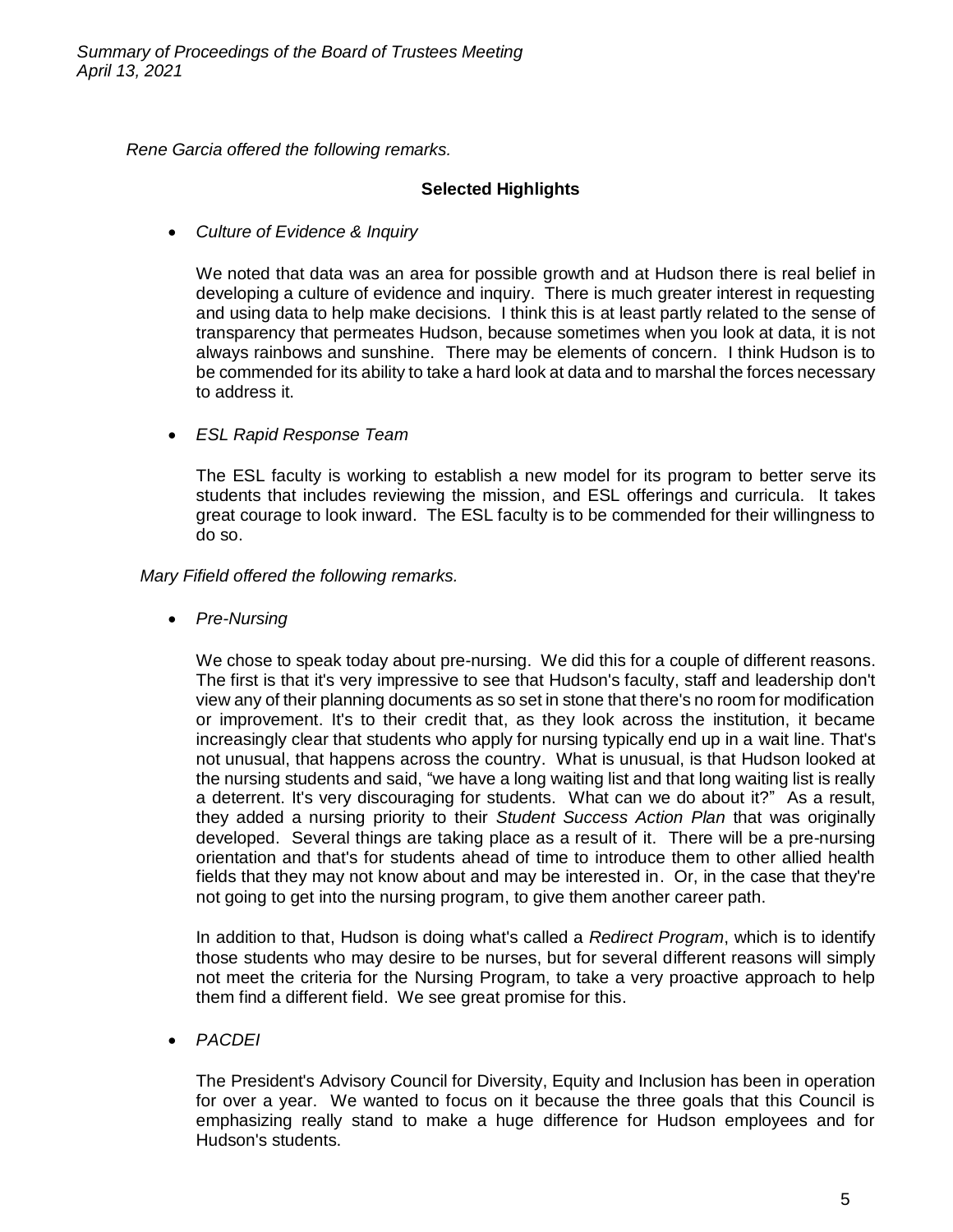The first goal is to create an infrastructure and to develop training programs and initiatives across the College. The second goal is to weave diversity, equity and inclusion guidelines into recruitment and hiring practices. This includes the work of screening committees and policies. There are a lot of institutions, for example, that when they advertise positions are now listing cultural competency as a requirement.

And then, finally, the third goal is to create clear and transparent processes for safety and incident reporting, which is a priority that is emerging across the country, not just in higher education, but in different kinds of organizations.

The most successful colleges that we see are those focused on closing equity gaps; that, is, helping all student populations perform to a high standard, placing a great deal of emphasis on equity, on fairness, on how students and employees are treated. We've used Hudson's President's Advisory Council on Diversity, Equity and Inclusion as a best practice example in our work with other colleges. We share it with other colleges that we coach who are just beginning to get involved in a very systematic way to address equity.

*Rene Garcia offered the following remarks.*

#### **Incorporating the Student Voice**

*Students as Active Participants*

At Hudson, being student centered is not a cliché, it is a reality. An example of that is the fact that one of the strategy teams that Mary referenced, one of the "*How Teams,*" is actually led by students. This is unique.

*Leverage the Roles of Student Leaders*

In my experience and in Mary's experiences, it is distinctive that a group of students are actually leading an effort that is college-wide, feel empowered to take action, to make recommendations, and this has already borne fruit.

*"Hudson is Home"*

The idea of *"Hudson is Home"* emerged from discussions with students. They want to share their connection and their feelings about how it changed their lives by saying *"Hudson is Home."* It becomes the centerpiece of the current outreach and marketing effort. This is a pioneering role for students who, in essence, have developed the marketing approach for the College. I think this bodes well for the institution. It is reflective of how business is done at Hudson and we extend congratulations to the President and everyone else involved in this effort.

#### *Mary Fifield offered the following remarks.*

Just as a way of concluding this brief presentation, Rene and I coach quite a number of colleges. We don't coach all of them together, we're also partnered with other coaches, but probably between Rene and I, we've coached at least 20 colleges. I can say with conviction, and promise you, that of all the colleges we coach, the spirit, collaboration, commitment and passion that Hudson has for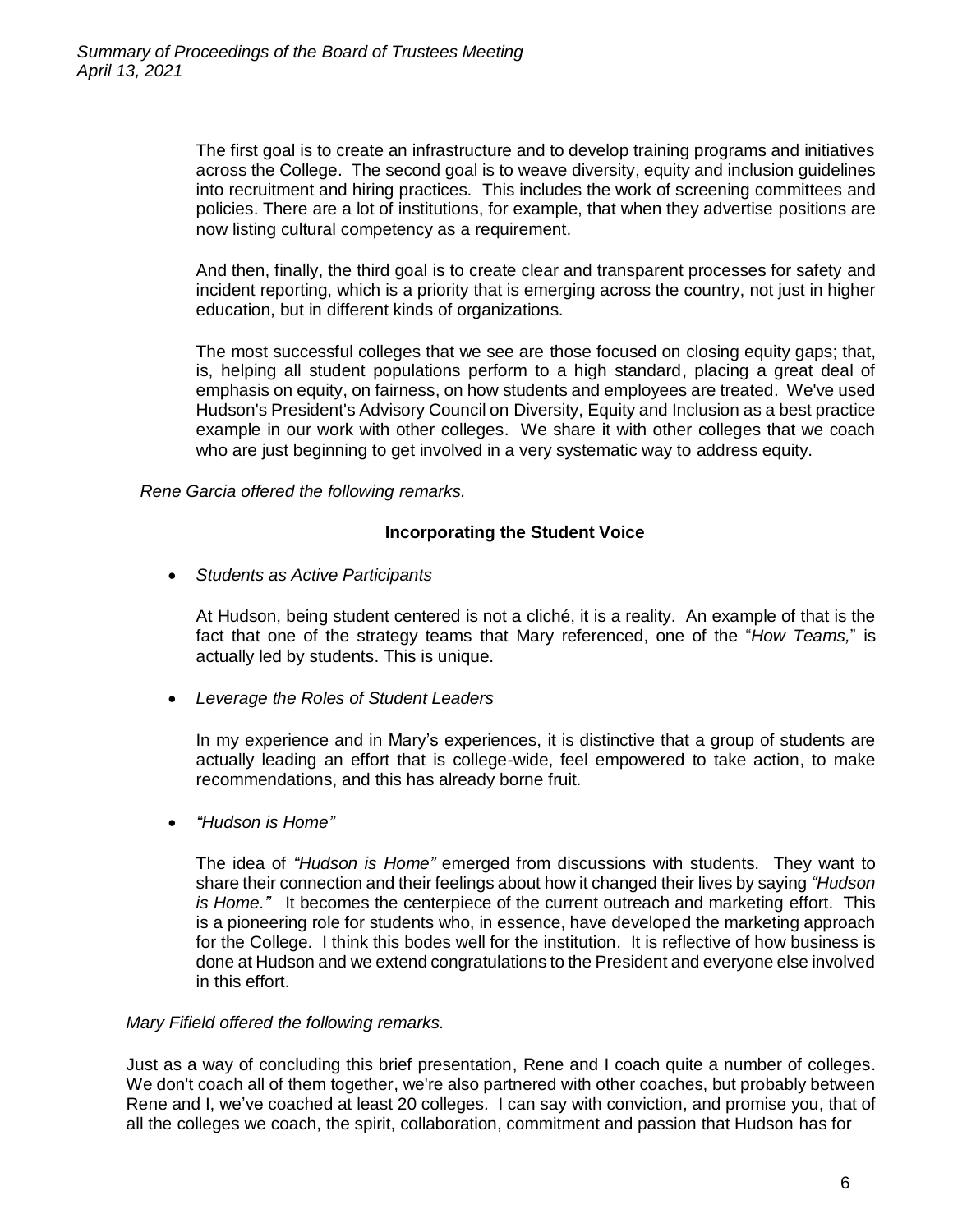helping its students comes across loud and clear. I dare say that you are our favorite college to coach and I'll end with that.

#### *Trustee Netchert offered the following remarks.*

Congratulations to you, Chris, and to all of the staff, faculty and administrators. This is why we've been on Zoom meetings for the last four hours, this is why we do what we do. To hear people, who were perfect strangers, and after knowing us for a year say the things that they've said, Mary and Rene, makes us all feel like this is a special place and we're doing our jobs.

#### *President Reber resumed his remarks.*

Drs. Fifield and Garcia, thank you for your leadership and support. I also want to thank both of you for participating in recent Strategic Planning focus groups. This is beyond the scope of the *ATD* coaches and their visits with us. We so value your involvement. We're honored to consider you members of our HCCC extended family.

I also want to thank our Trustees. Without the leadership and support of the Trustees for doing this work and for doing all the right things, none of these outcomes would be possible, and I thank them. I also want to thank them for participating earlier today in their own Strategic Planning SOAR session.

Trustees, this concludes my report. Thank you.

#### *Regular Monthly Reports and Recommendations*

#### *1. The Minutes of the Regular Meeting of March 9, 2021 were approved.*

#### *2. Gifts, Grants, and Contracts Report*

Hudson County Community College has received the following grants:

**Title**: Perkins V – Strengthening Career and Technical Education for the 21<sup>st</sup> Century Act

**Agency**: New Jersey Department of Education

**Purpose of Grant**: HCCC received notice of our FY'21 allocation to be utilized for direct instructional support for HCCC CTE programs.

**College Administrator**: Nydia James

**College Contribution**: \$0

**Award Amount**: \$1,030,207.00

**Title**: Strengthening Community College and Workforce Partnerships in Construction Management **Award Number** (FAIN): 2055313

**Award Period of Performance**: September 1, 2021 – August 31, 2024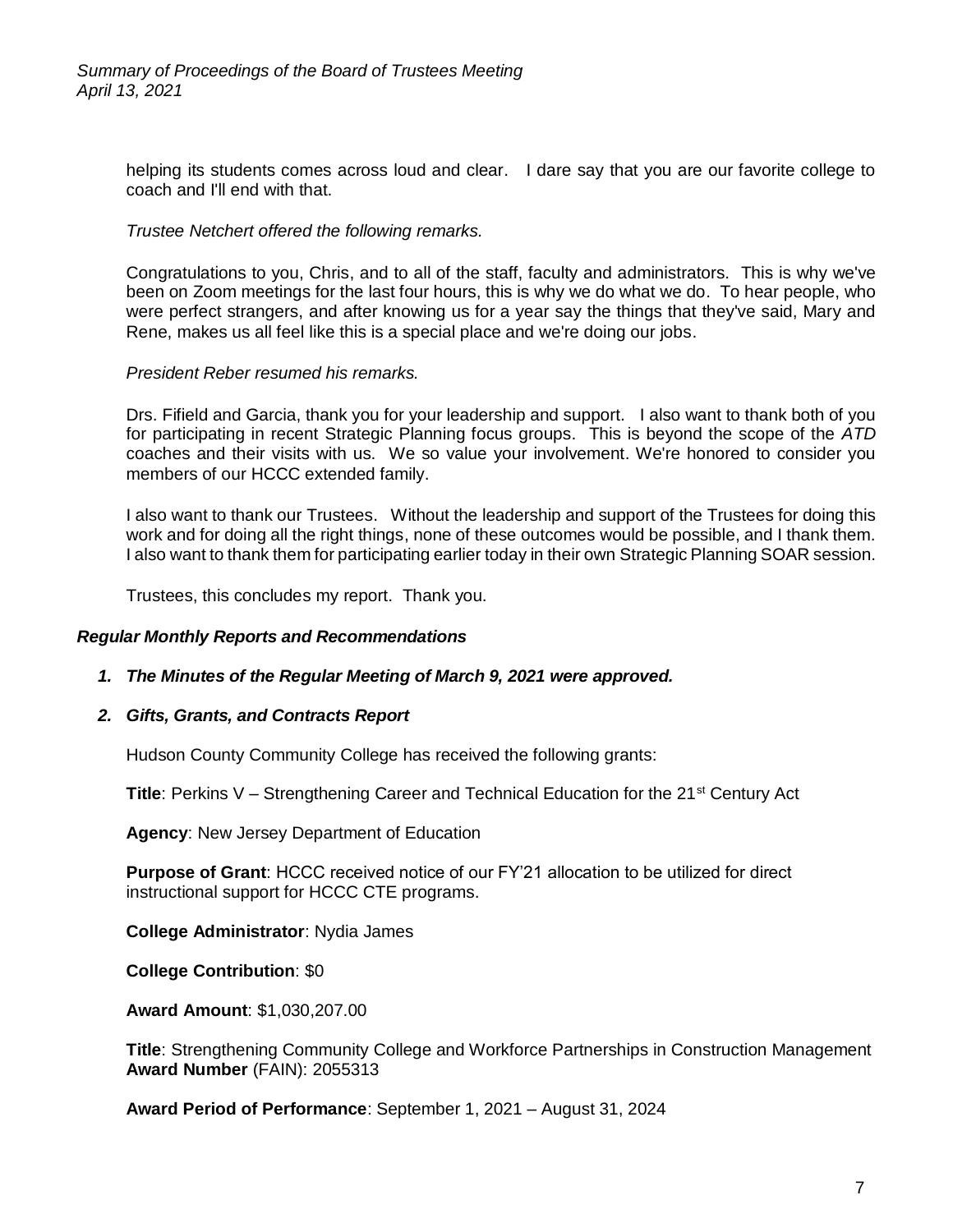**Awarding Agency**: National Science Foundation (NSF)

**Purpose of Grant**: The primary objectives of this grant are to develop structured partnerships with local employers, seek to develop a strong advisory board to ensure the rigor and relevance of the Construction Management program, and provide recommendations to update the program as needed.

**College Administrator**: Azhar Mahmood

**College Contribution**: \$0

**Award Amount**: \$ 298,806.00; IN-KIND: \$0

The following actions were taken concerning **fiscal, administrative, lease and capital recommendations** brought forward by the Administration and endorsed by the Finance Committee.

- 1. Resolution to Authorize the Installation of Data Ports in the Library Building, STEM Building, and North Hudson Campus from Sal Electric of Jersey City, New Jersey, to be funded by the Coronavirus Response and Relief Supplemental Appropriations Act (CRRSAA) Grant at a cost not to exceed \$10,360.00, was approved.
- 2. Resolution Authorizing Purchase of Laptops and Docking Stations for the Library from Sharp Business Systems of Montvale, New Jersey, be funded by the Coronavirus Response and Relief Supplemental Appropriations Act (CRRSAA) Grant at a cost not to exceed \$143,400.00, was approved.
- 3. Resolution to Authorize the Installation of Magnetic Door Locks from Sal Electric of Jersey City, New Jersey, to be funded by the Coronavirus Response and Relief Supplemental Appropriations Act (CRRSAA) Grant at a cost not to exceed \$16,660.00, was approved.
- 4. Resolution Authorizing Purchase of Demountable Partitions for an Adjunct Office from Commercial Furniture Interiors of Mountainside, New Jersey, to be funded by the Coronavirus Response and Relief Supplemental Appropriations Act (CRRSAA) Grant at a cost not to exceed \$10,162.00, was approved.
- 5. Resolution Authorizing Renewal of Internet Services for Fiscal Year 2022 from NJEdge.net of Newark, New Jersey, at a cost not to exceed \$141,777.00, was approved.
- 6. Resolution Authorizing Additional Plumbing Repairs from William J. Guarini Plumbing & Heating of Jersey City, New Jersey, at a cost not to exceed \$52,000.00, was approved.
- 7. Resolution Approving Payment for Emergency Snow Removal Services from Broadway Sunoco of Jersey City, New Jersey, at a cost not to exceed \$32,930.00, was approved.
- 8. Resolution Authorizing Award of Audit Contract for Fiscal Year 2021 to Donahue, Gironda, Doria & Tomkins, LLC of Bayonne, New Jersey, at a cost not to exceed \$71,000.00, was approved.
- 9. Resolution Authorizing Purchase of Mannequin Replacement Package from Avkin, Inc. of Wilmington, Delaware, to be funded by the Carl D. Perkins Grant at a cost not to exceed \$60,200.00, was approved.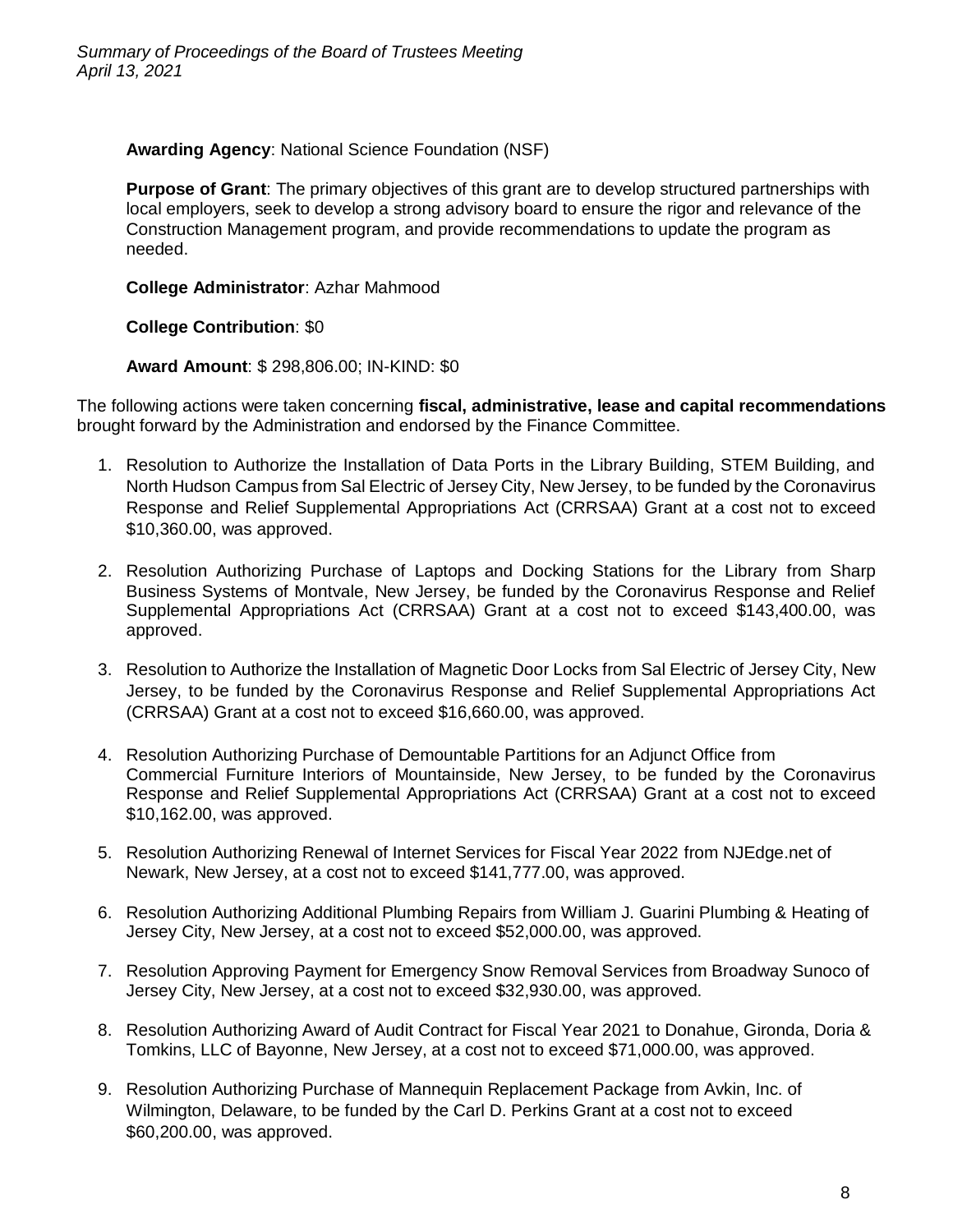- 10. Resolution Authorizing Purchase of Laptops and Cart for the Nursing Department from Dell Inc. of Round Rock, Texas, to be funded by the Carl D. Perkins Grant, at a cost not to exceed \$24,037.00, was approved.
- 11. Resolution Authorizing Purchase of Impact Testing Machine from Instron of Norwood, Massachusetts, to be funded by the Carl D. Perkins Grant at a cost not to exceed \$23,434.00, was approved.
- 12. Resolution Awarding Contract for Electrical Services and Installations on a Time and Material Basis from Sal Electric Co., Inc. at a cost not to exceed \$639,975.00, was approved.

The following actions were taken regarding **personnel recommendations** brought forward by the Administration and endorsed by the Personnel Committee.

- 1. The resignation of a Grant Project Director was accepted.
- 2. Staff appointed to the following full-time position was approved: Counselor, Advisement and Transfer.
- 3. Appointments of Temporary Full-time Staff were approved: Grant Project Director (Grant-funded); Enrollment Support Assistant (Grant-funded).
- 4. Authorizations of Part-time Staff through April 2022, as needed, were approved.
- 5. Appointments of New Hire Adjunct Instructors were approved.
- 6. Resolution to Approve Student Affairs Policies was accepted.

The following actions were taken regarding **academic and student affairs** as brought forward by the Academic and Student Affairs Committee.

- 1. Resolution Authorizing a Proficiency Certificate in ESL (15 credits) [CIP Code: 16.1701], was approved.
- 2. Resolution Authorizing Agreement Between Hudson County Community College and ZT Systems, was approved.
- 3. Resolution Authorizing Agreement Between Hudson County Community College and Alaris Health at Hamilton Park, was approved.
- 4. Resolution Authorizing Affiliation Agreement Between Hudson County Community College and Alaris Health at Hamilton Park, was approved.
- 5. Resolution Authorizing Affiliation Agreement Between Hudson County Community College and PROMPT MD, was approved.
- 6. Resolution Authorizing Renewal of Affiliation Agreement Between Hudson County Community College and Newport Swim and Fitness, was approved.